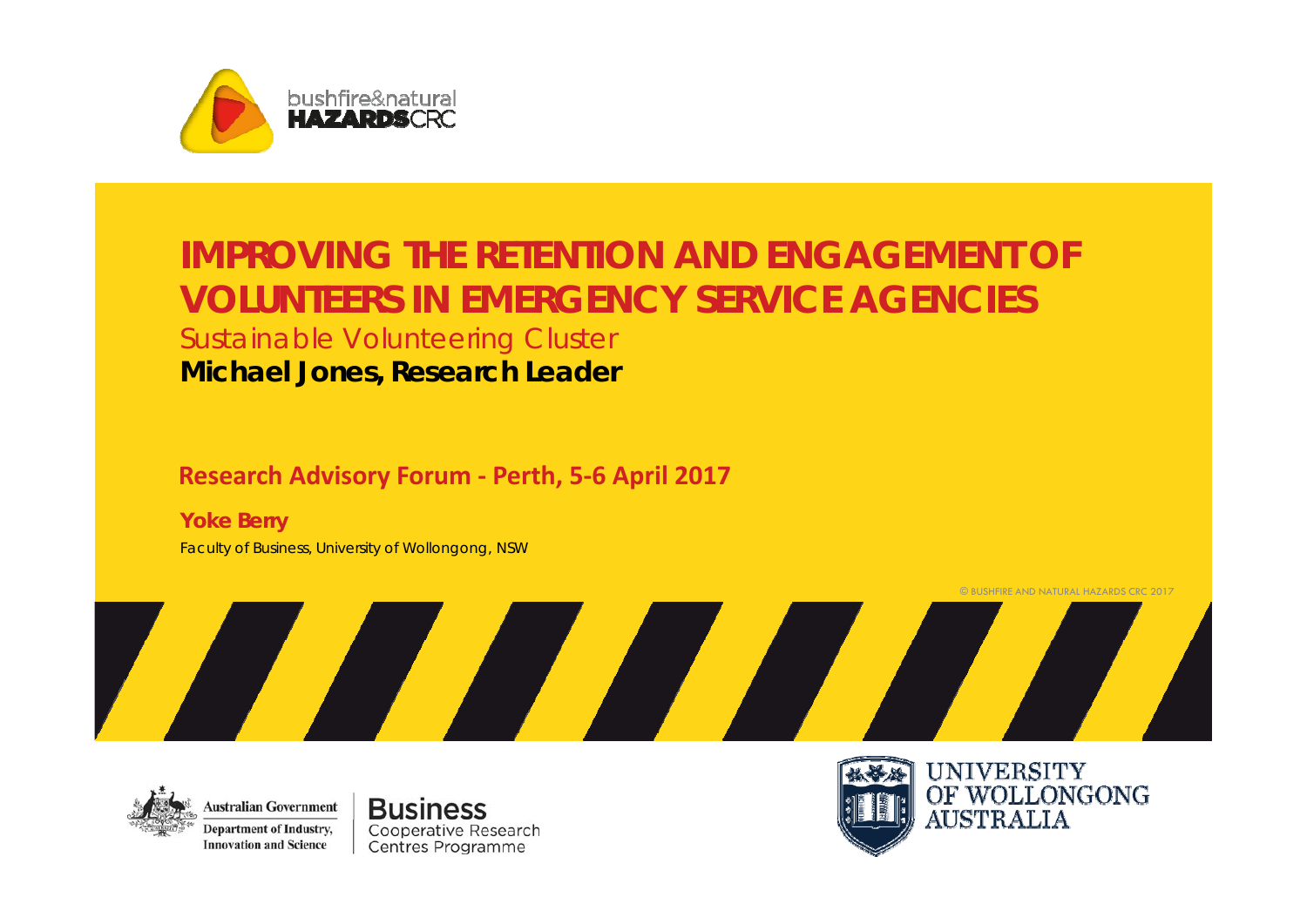## **OUR APPROACH OVER THE LAST THREE YEARS**

- Values alignment (Theme 1)
- Leadership (Theme 2)
- Gender and Diversity (Theme 3, discontinued)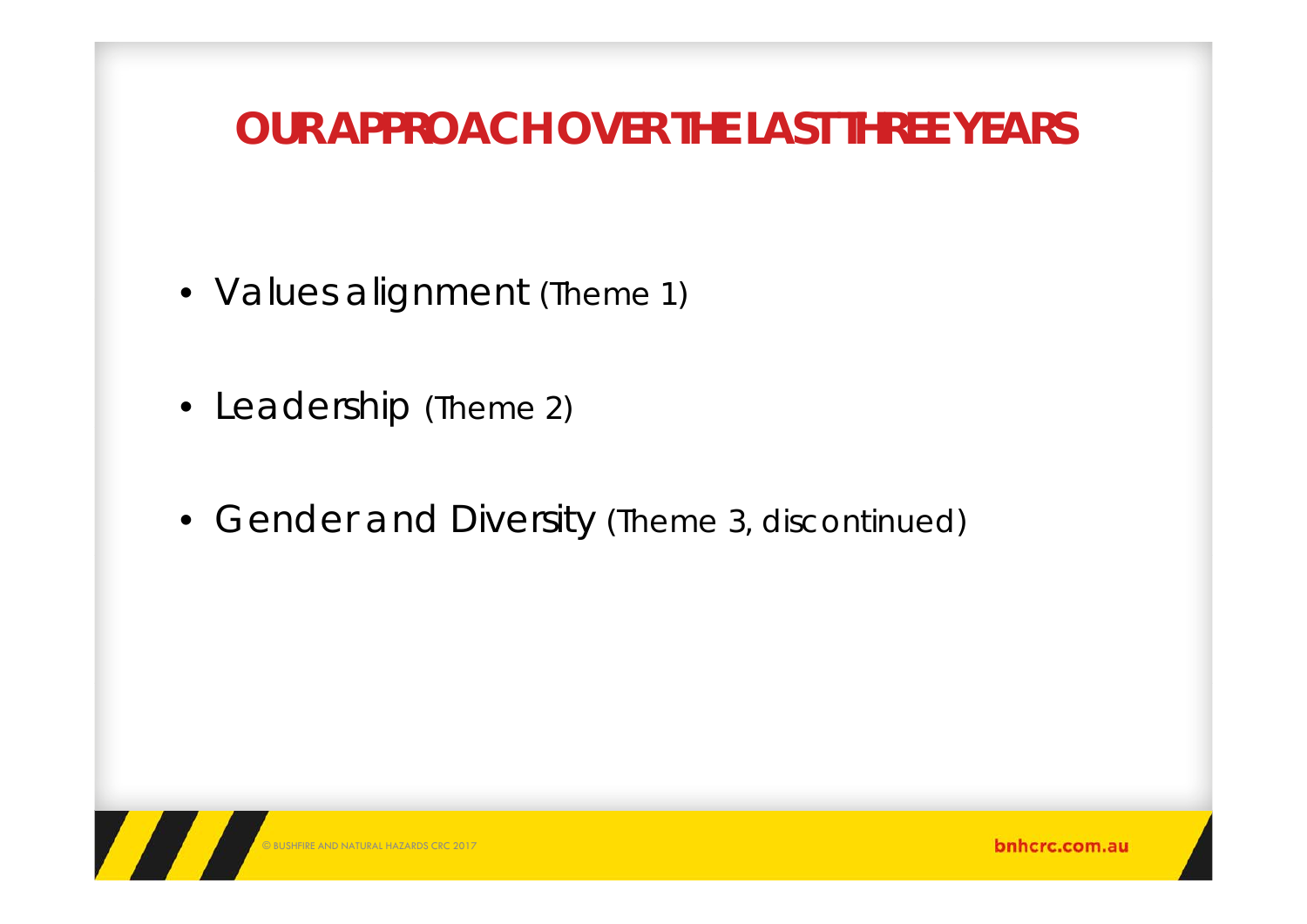# **VALUING VOLUNTEERSBETTER UNDERSTANDING THE PRIMARY MOTIVES FOR VOLUNTEERING IN AUSTRALIAN EMERGENCY SERVICESTHEME 1**

PhD thesis Bill Calcutt:

- Surveys
- Participatory action research

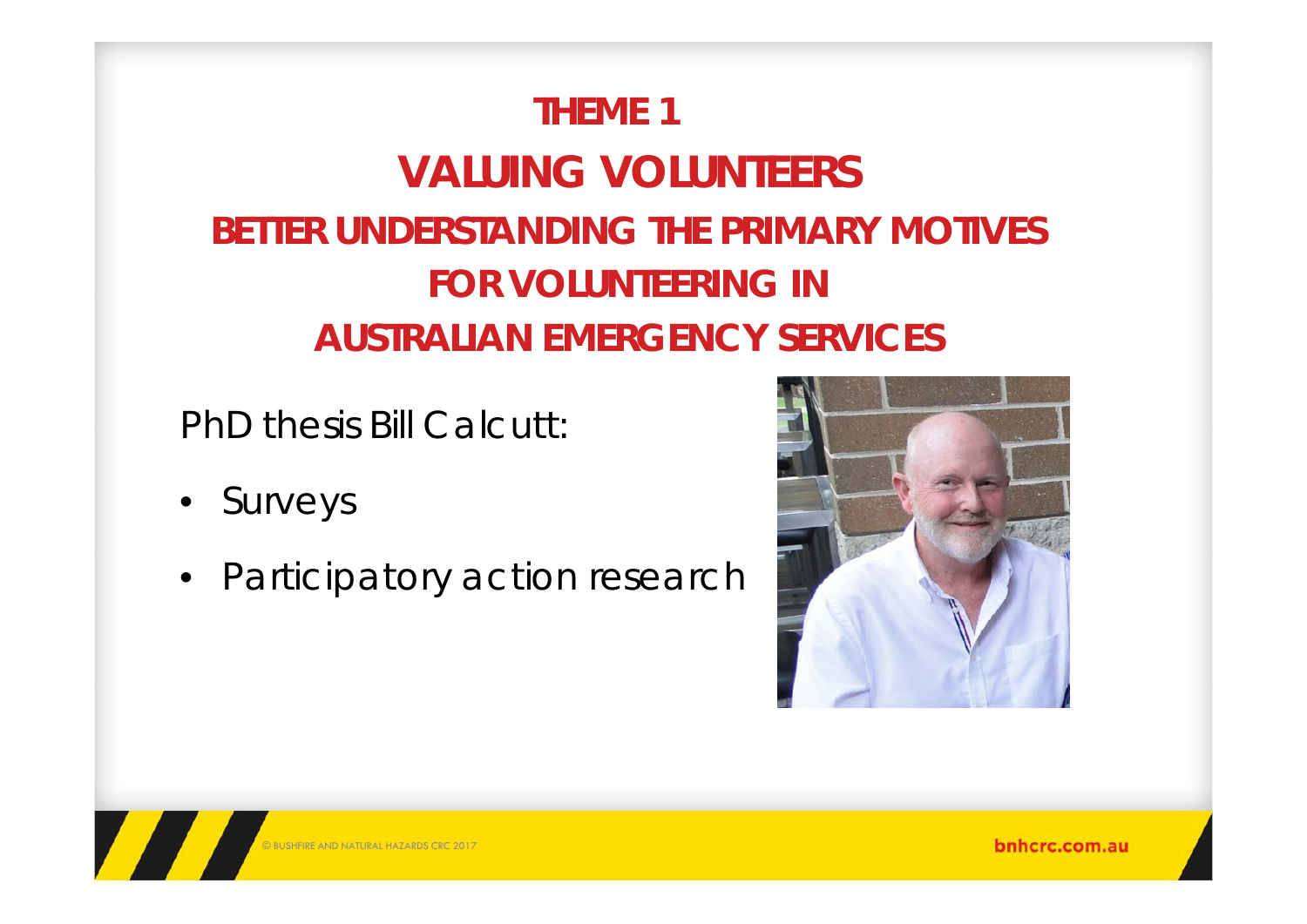# **RESEARCH FINDINGSTHEME 1**

• Surveys (NSW SES): strongest values of volunteers were **benevolence** and **universalism**(concern for the interest and welfare of others)

© BUSHFIRE AND NATURAL HAZARDS CRC 2017



- Third dominant value was **self-direction** (representing individual creativity and freedom)
- • Statistically significant differences between males and females and generations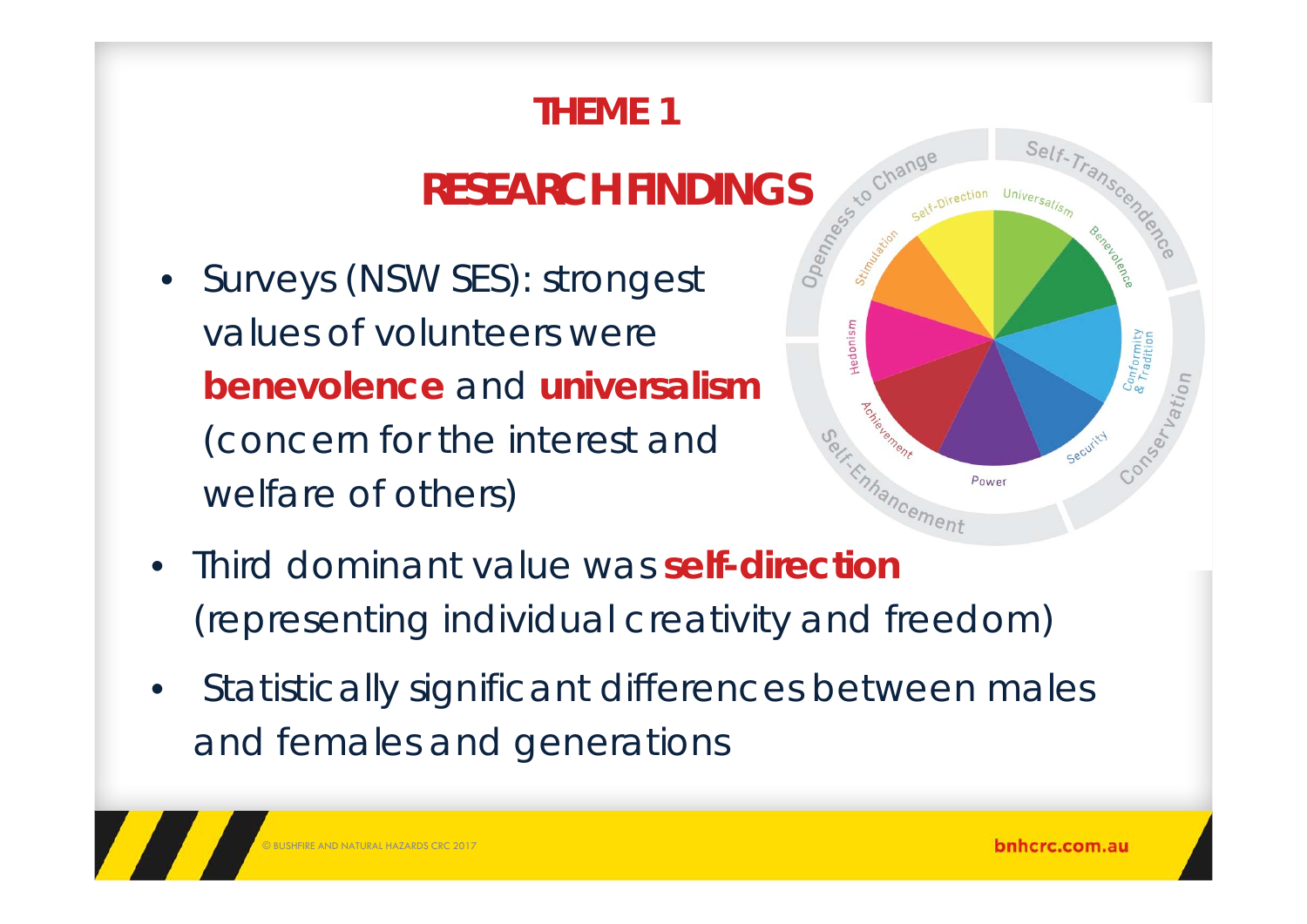# **UTILISATIONTHEME 1**

- A volunteer workforce values audit package that can be utilised by end users
- Journal articles
- Publication of PhD thesis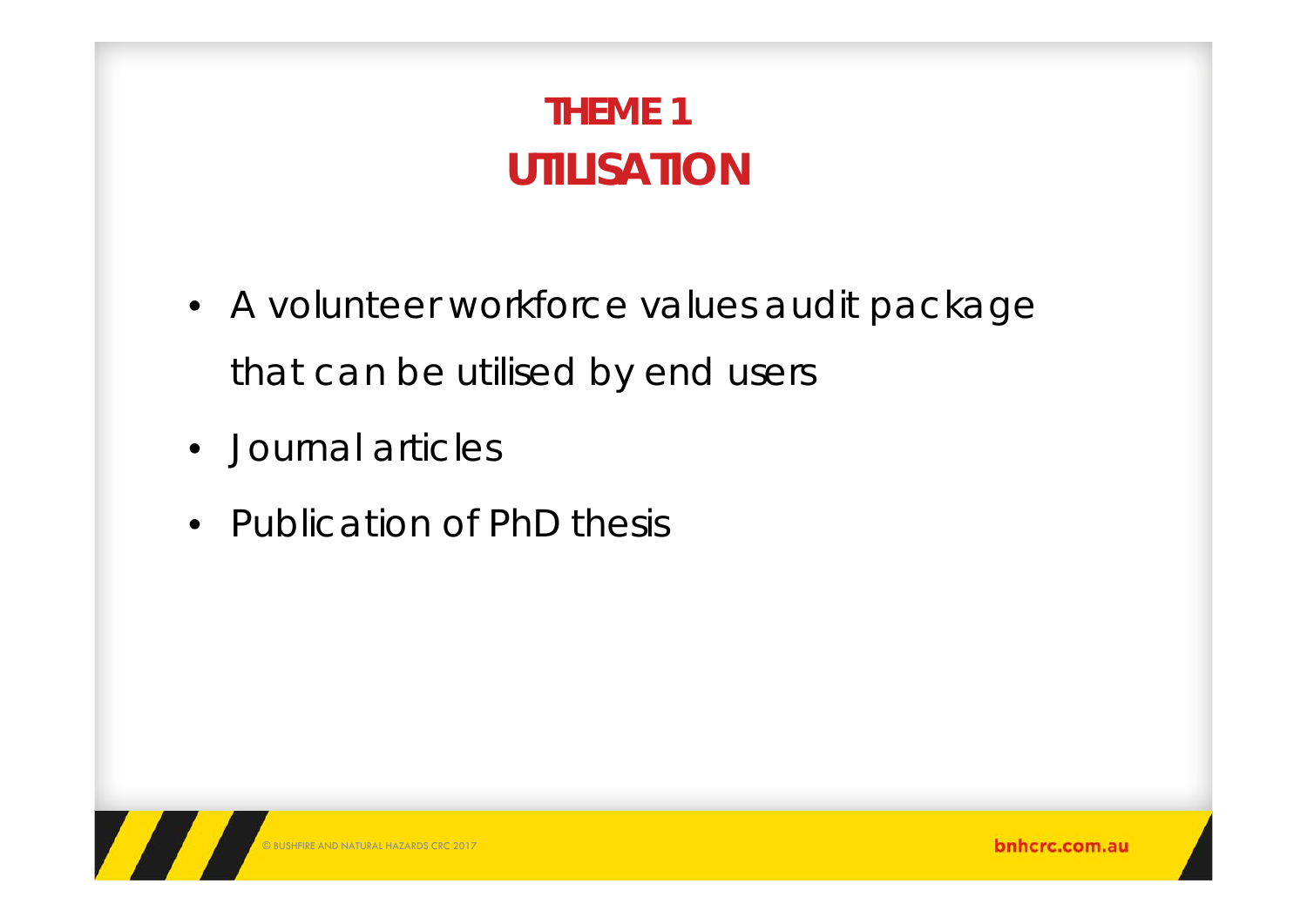## **INSPIRE RETAIN ENGAGE (IRE) THEME 2**

- • IRE developed in 2015/16, building on pilot program LDP, is basis of PhD research by Vivien Forner
- $\bullet$  72 Leaders (team leaders, controllers, regional managers and paid staff)
- • 190 Members (followers of leaders who attended the IRE program)

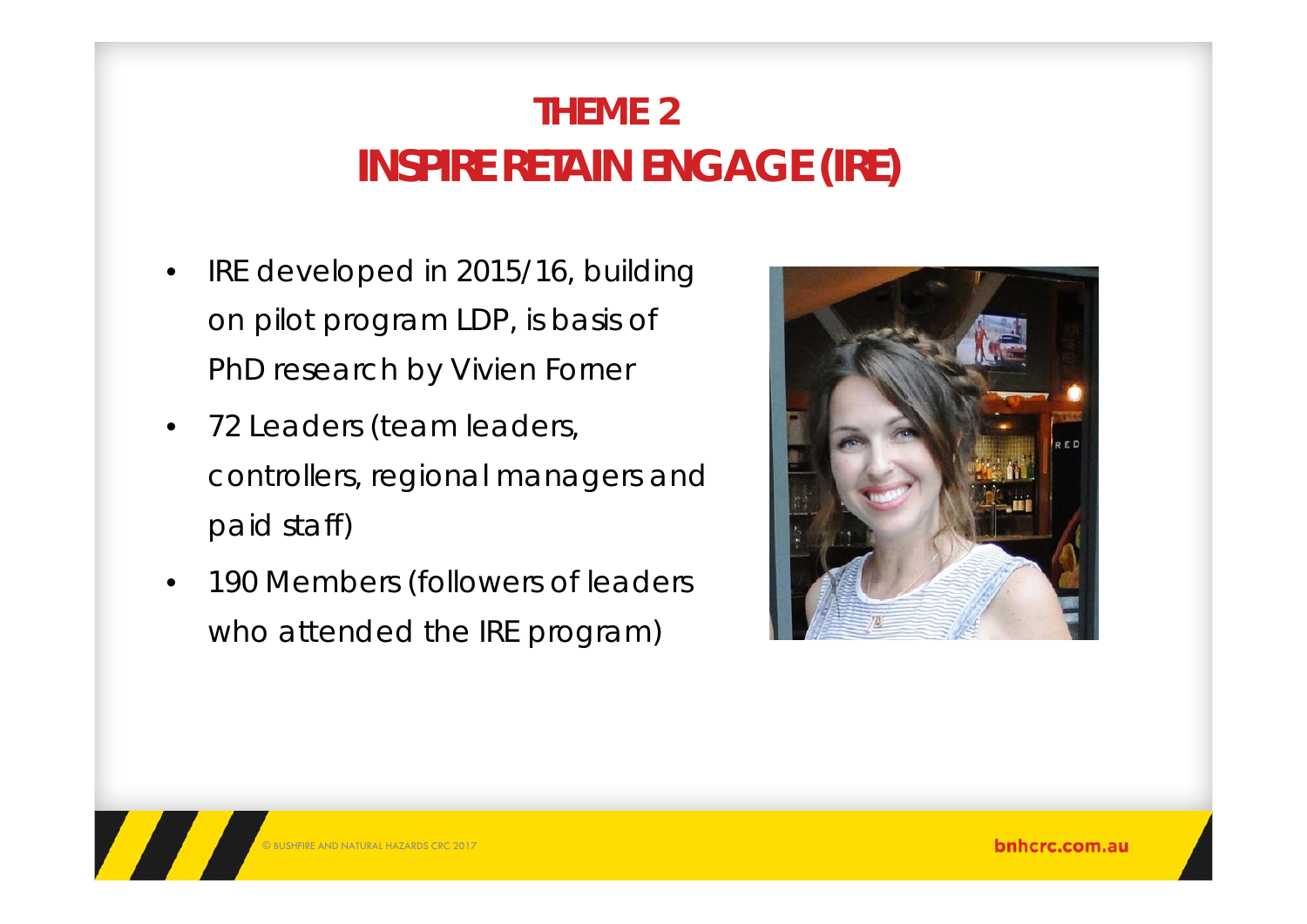

## **RESEARCH FINDINGS SO FAR**

• **Motivational leadership is important for job satisfaction and retention**

Members (n=190) who perceived their leader as motivational–were more satisfied in their role (r=.37, p<.001) and less likely to want to leave (r=‐.‐38, p<.001).

• **Low experience leaders showed a greater propensity for developing their managerial orientation**

Highly experienced leaders did not change their managerial orientation.

• **46% of members reported noticing some difference in their leader** 

During the period when IRE participants were applying the new learnings in the workplace.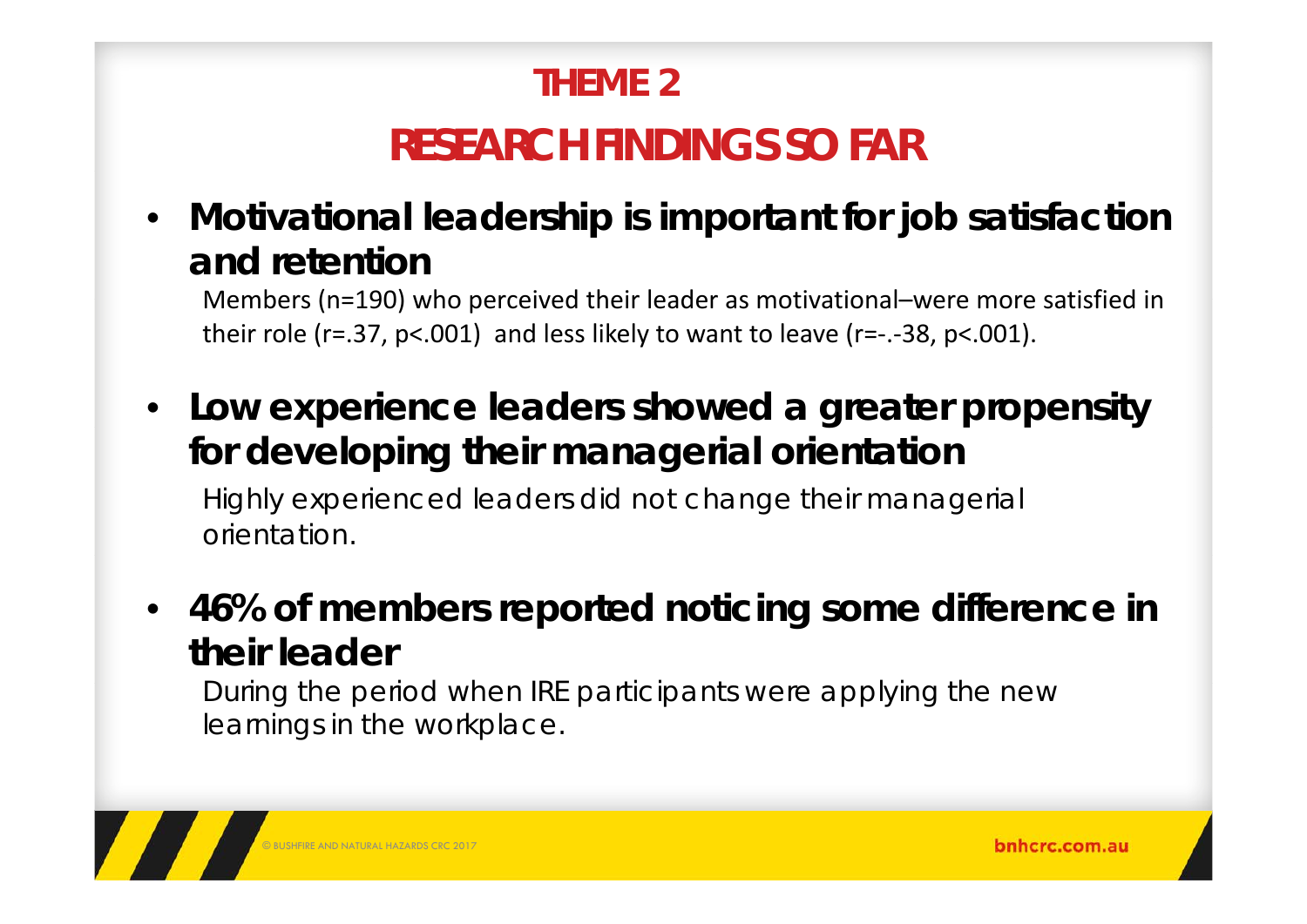### **THEME 2 IRE FEEDBACK**

| <b>Key Theme</b>                                                                                                          | <b>Example quote from follower</b>                                                                                                                                                                                                                                  |
|---------------------------------------------------------------------------------------------------------------------------|---------------------------------------------------------------------------------------------------------------------------------------------------------------------------------------------------------------------------------------------------------------------|
| <b>Followers are being given more</b><br>opportunities to be involved in decision<br>making and the direction of the unit | "He is open to feedbackhe wants to identify<br>individual and unit goals to give people opportunity<br>to take on new responsibilities.  he wants to create an<br>environment that feedback is always welcome he is a<br>breath of fresh air !!" - VICSES volunteer |
| Leader effectiveness in handling difficult<br><b>situations</b>                                                           | "His approach to how he manages difficult situations.<br>Always was approachable but now he has  more<br>confidence" – QFES paid staff                                                                                                                              |
| Leaders appear more confident and have<br>improved emotional regulation                                                   | "Calmer, more tolerant and more supportive." –QFES<br>volunteer                                                                                                                                                                                                     |

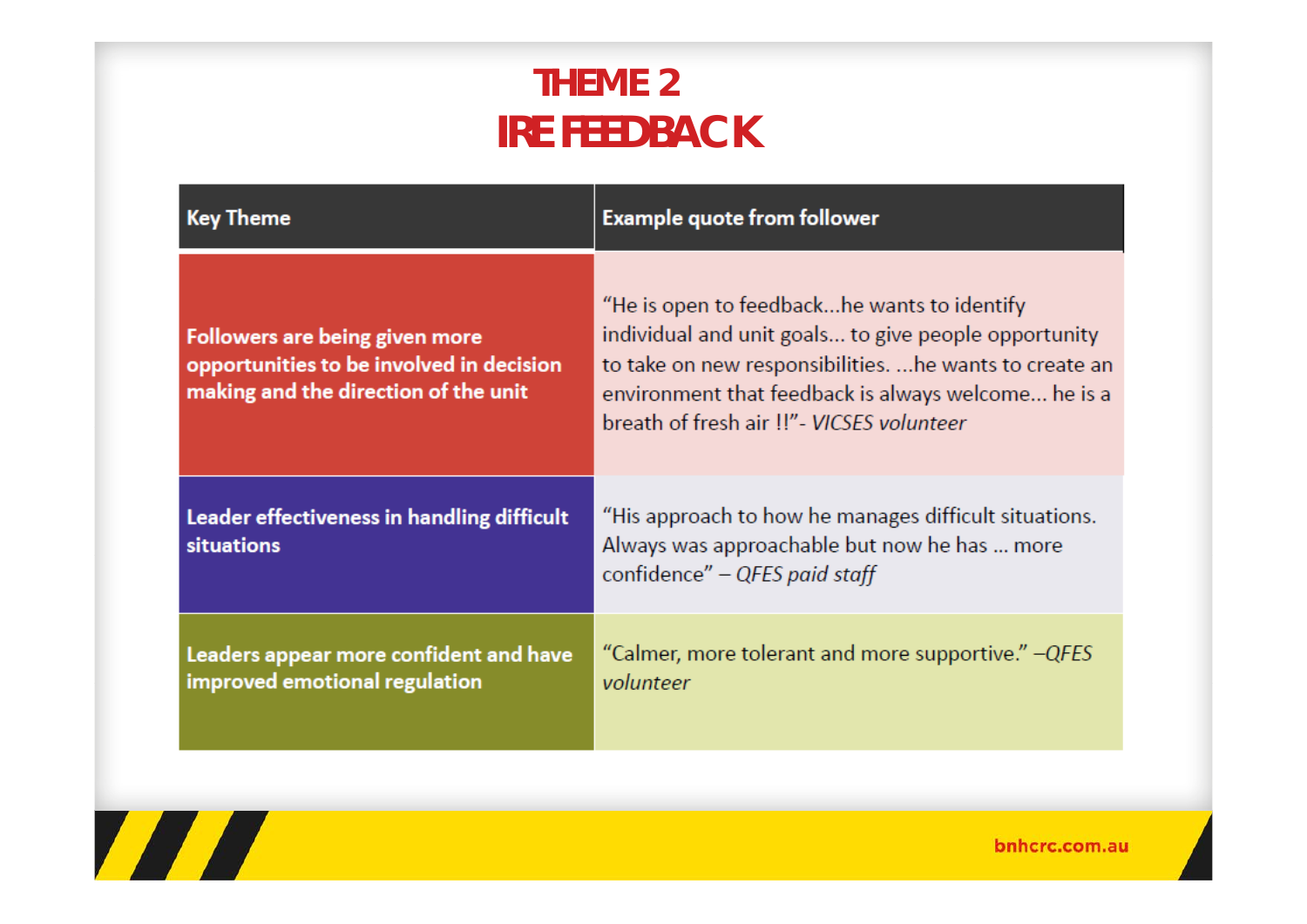# **UTILISATIONTHEME 2**

• The IRE course materials available at our website: **http://www.uowblogs.com/evp**

| Home | – News I | Leadership for Volunteer Retention Volunteer Expectations and Experiences | Contacts |
|------|----------|---------------------------------------------------------------------------|----------|
|      |          |                                                                           |          |

- Journal articles (two in draft form)
- Publication of PhD thesis
- Workshop 6<sup>th</sup> Volunteer Leaders Forum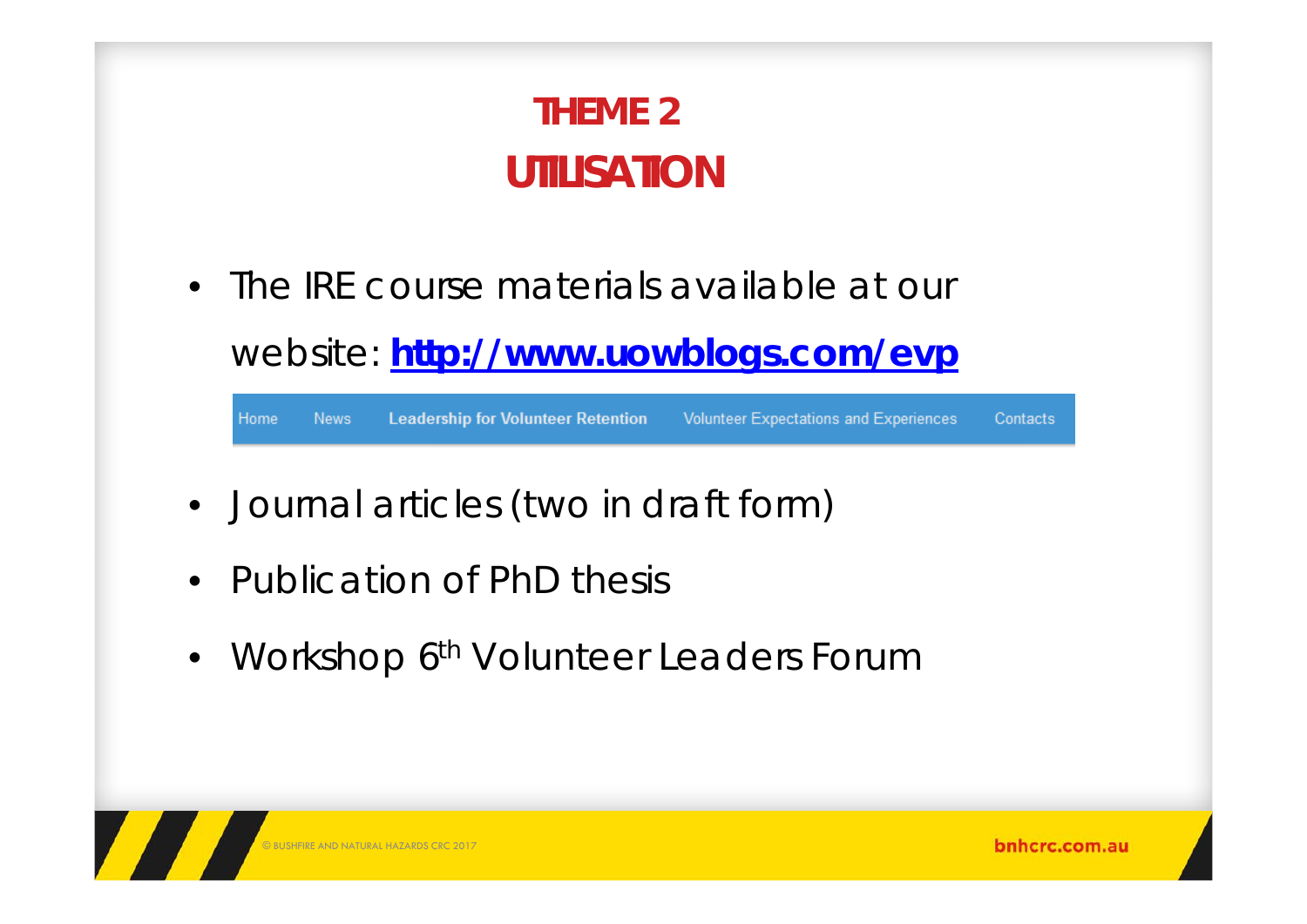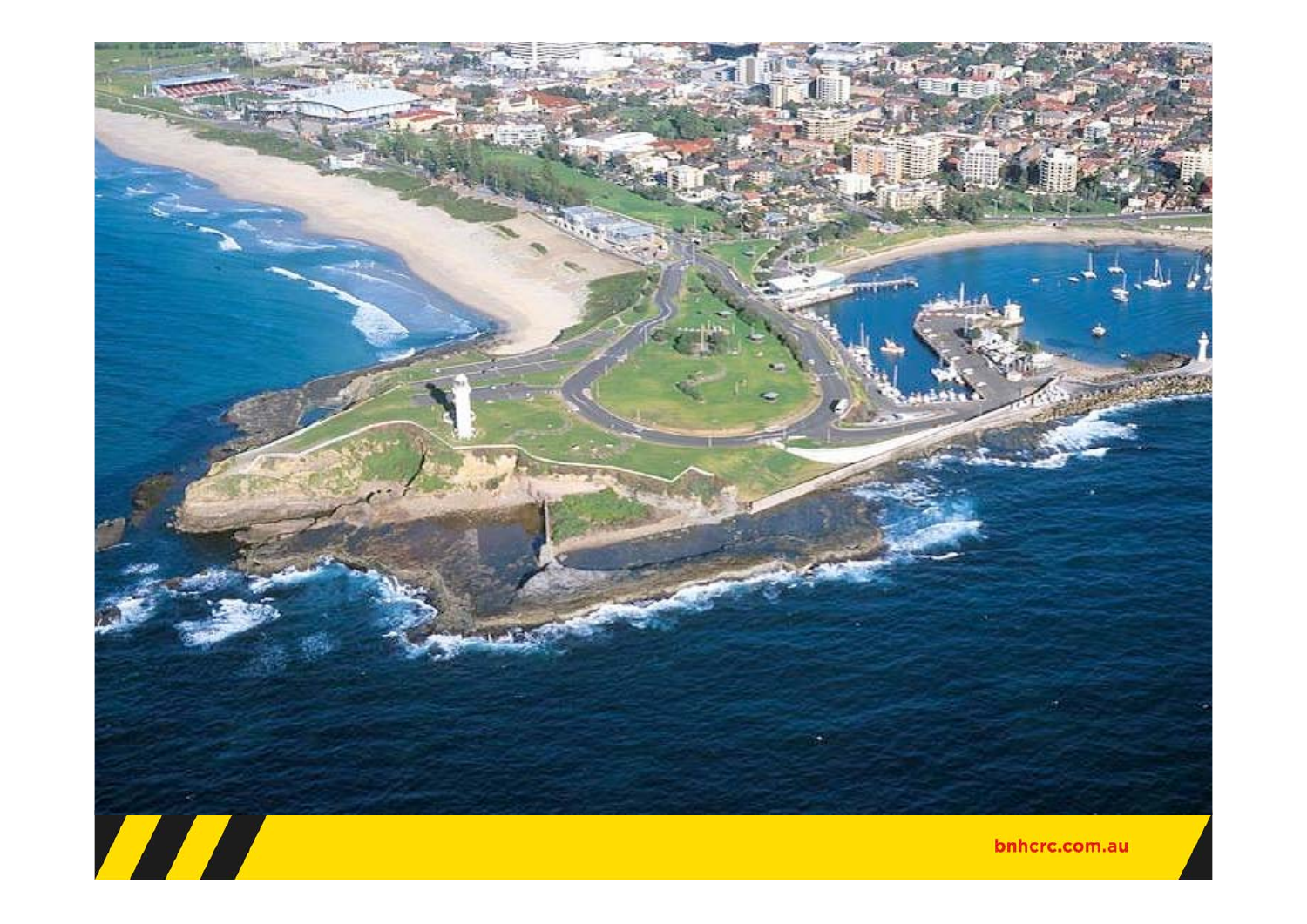# **ADDITIONAL RESEARCH (1)**

**Organizational socialization of volunteers in an Australian emergency service agency**

Michael Jones, Yoke Berry & Irit Alony

To be presented at AFAC2017

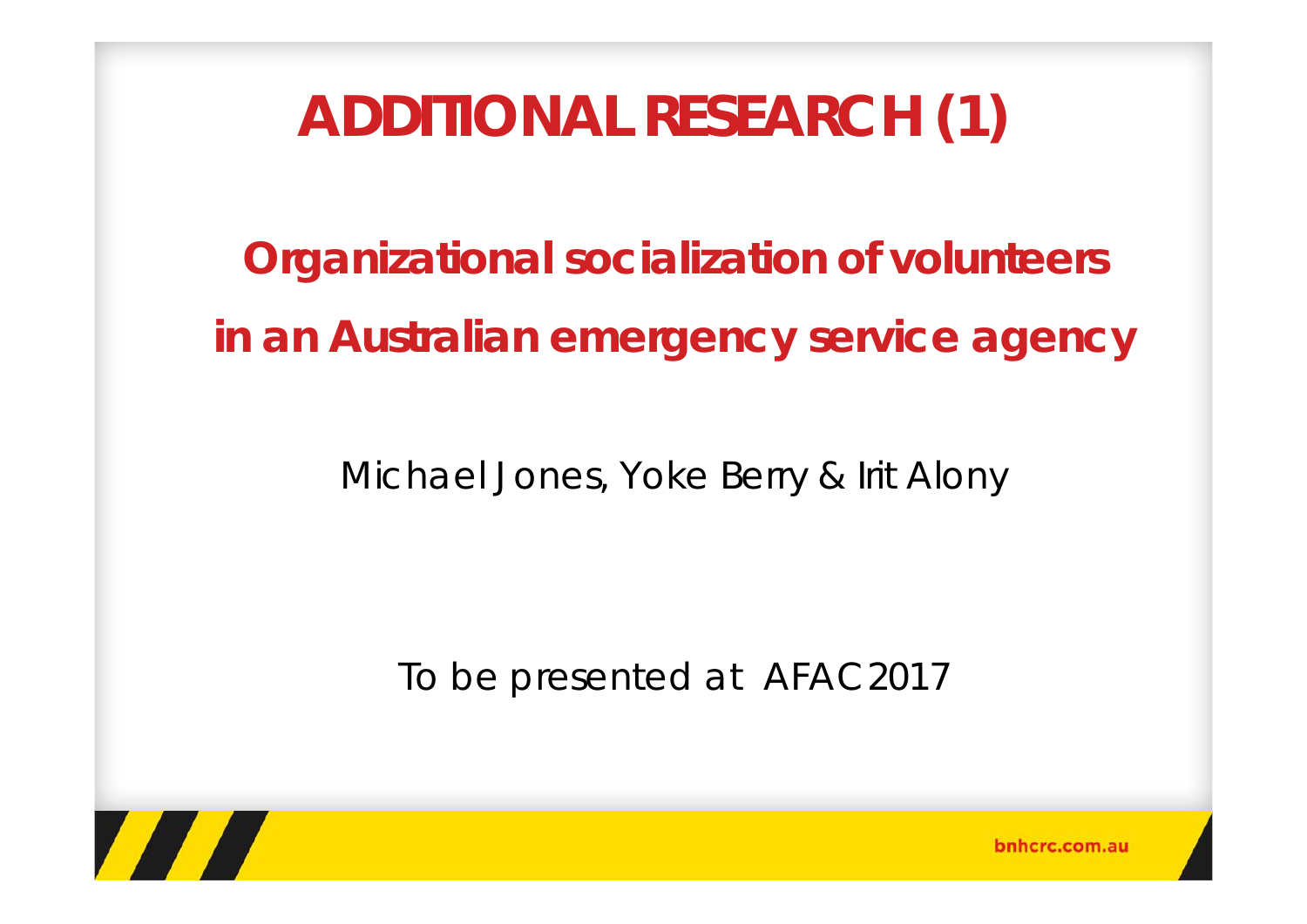#### **Towards a model of social cohesion in volunteer units/brigades**

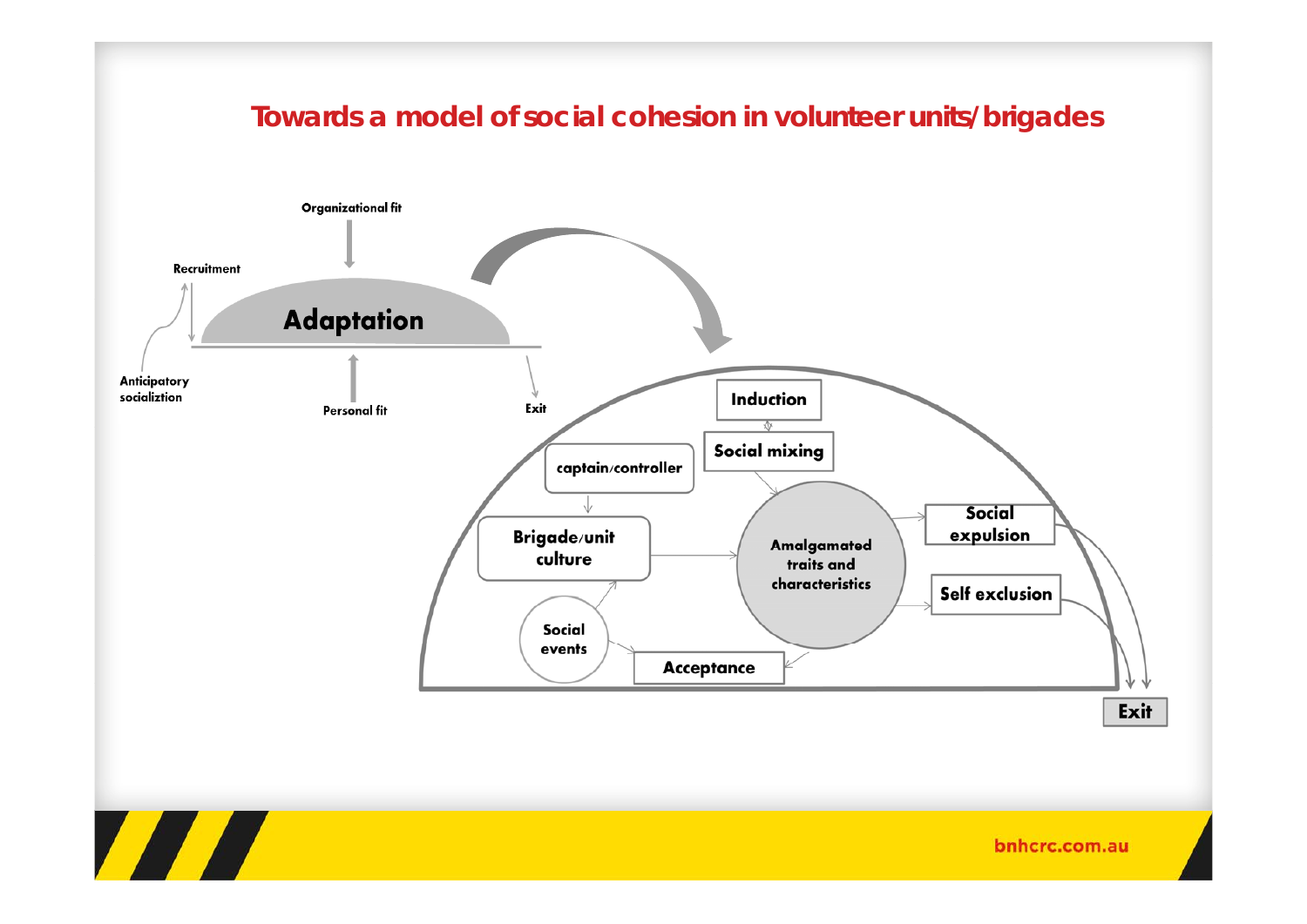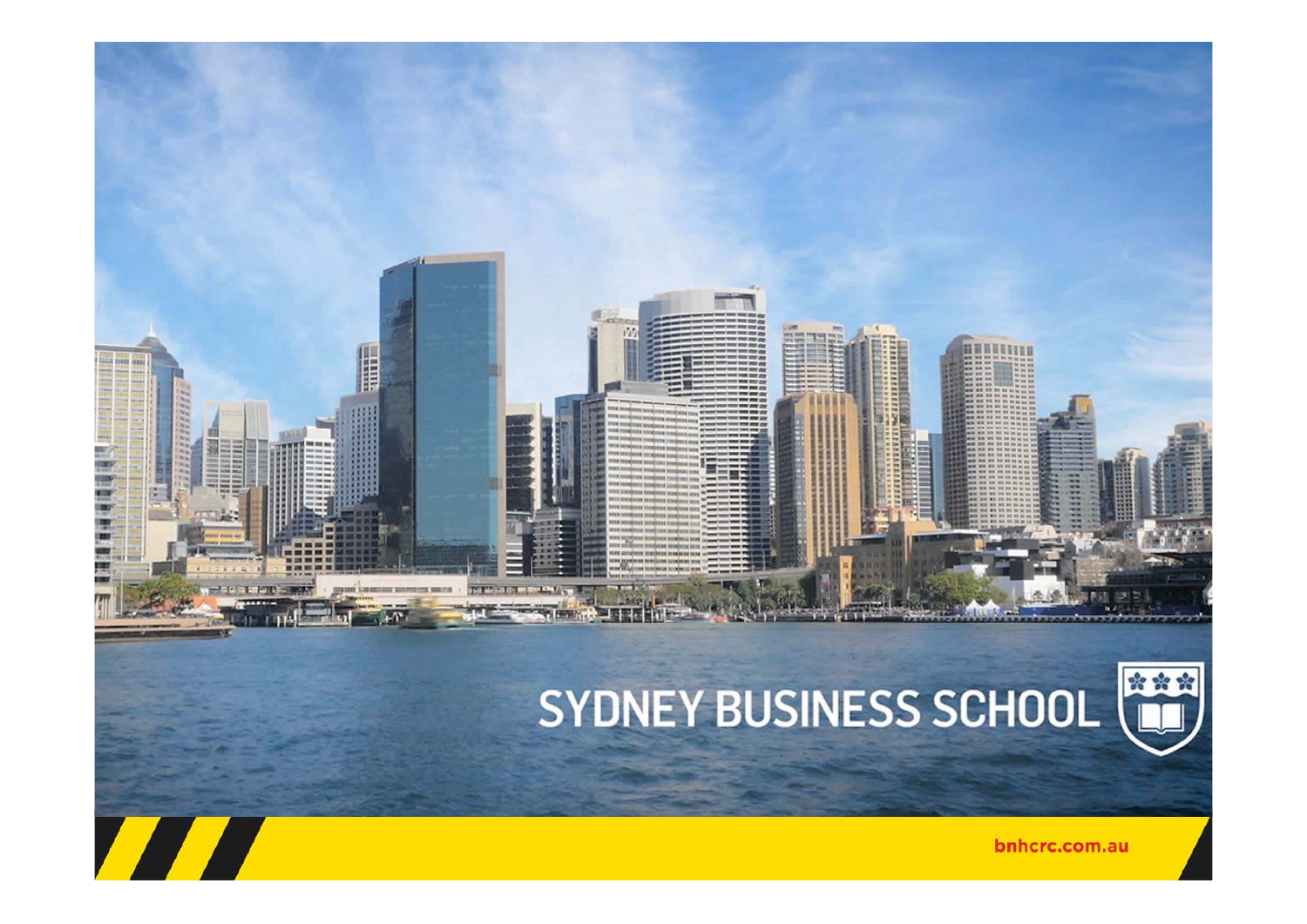# **ADDITIONAL RESEARCH (2)**

**Disclosing volunteers as Human Capital in annual reports**

Yoke Berry & Michael Jones

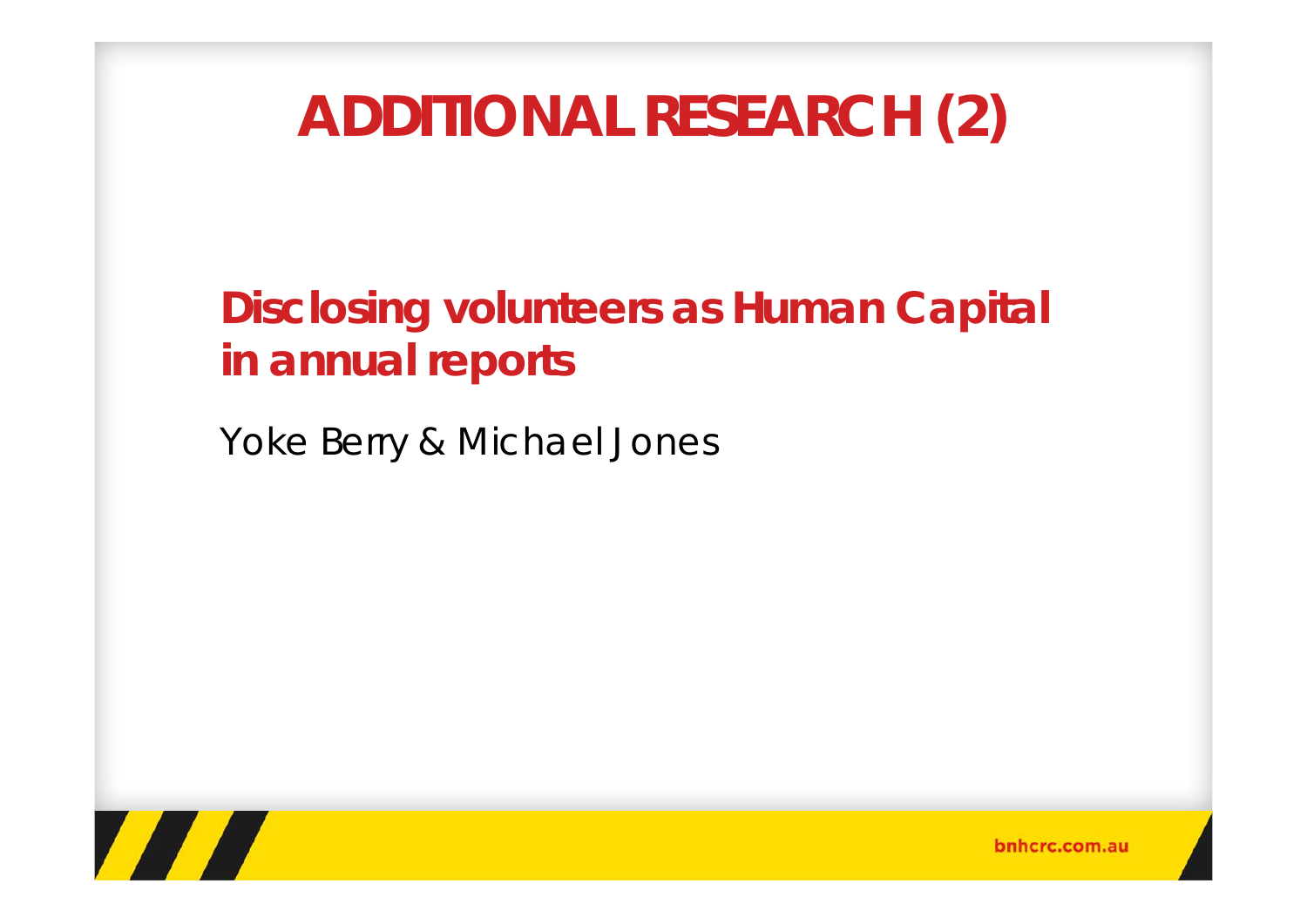# **INTELLECTUAL CAPITAL**



The tripartite model of Intellectual Capital reproduced from Boedker *at al* (2005)

*Boedker, C., Guthrie, J., & Cuganesan, S. (2005). An integrated framework for visualising intellectual capital. Journal of Intellectual Capital, 6(4), 510-527.*

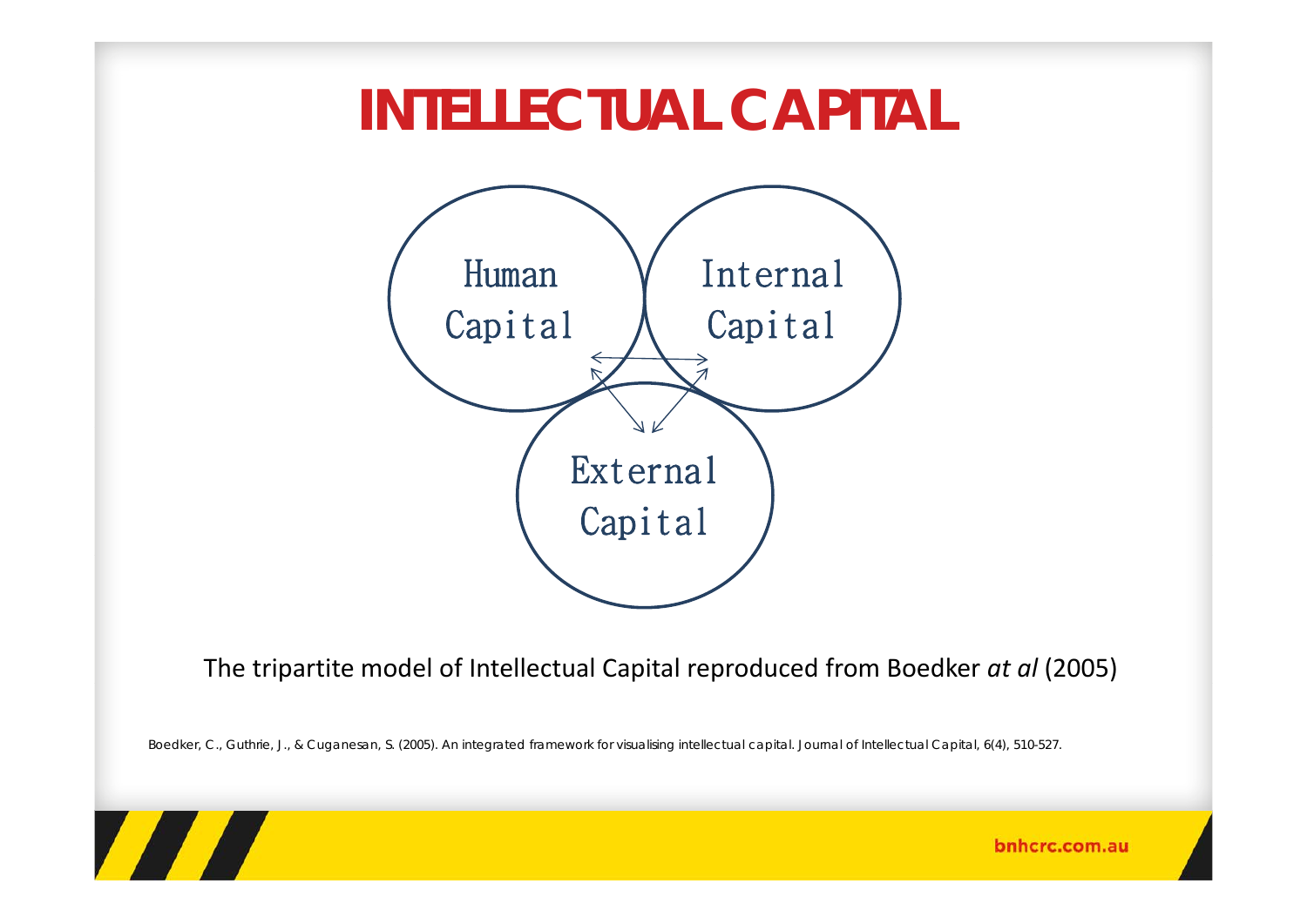# **HUMAN CAPITAL**

- Knowledge
- Equal Employment Opportunity
- Gender/Diversity
- Educatior
- $\bullet$ **Training**
- Learning and development
- Employee demographics
- Work related competencies
- •**Others**

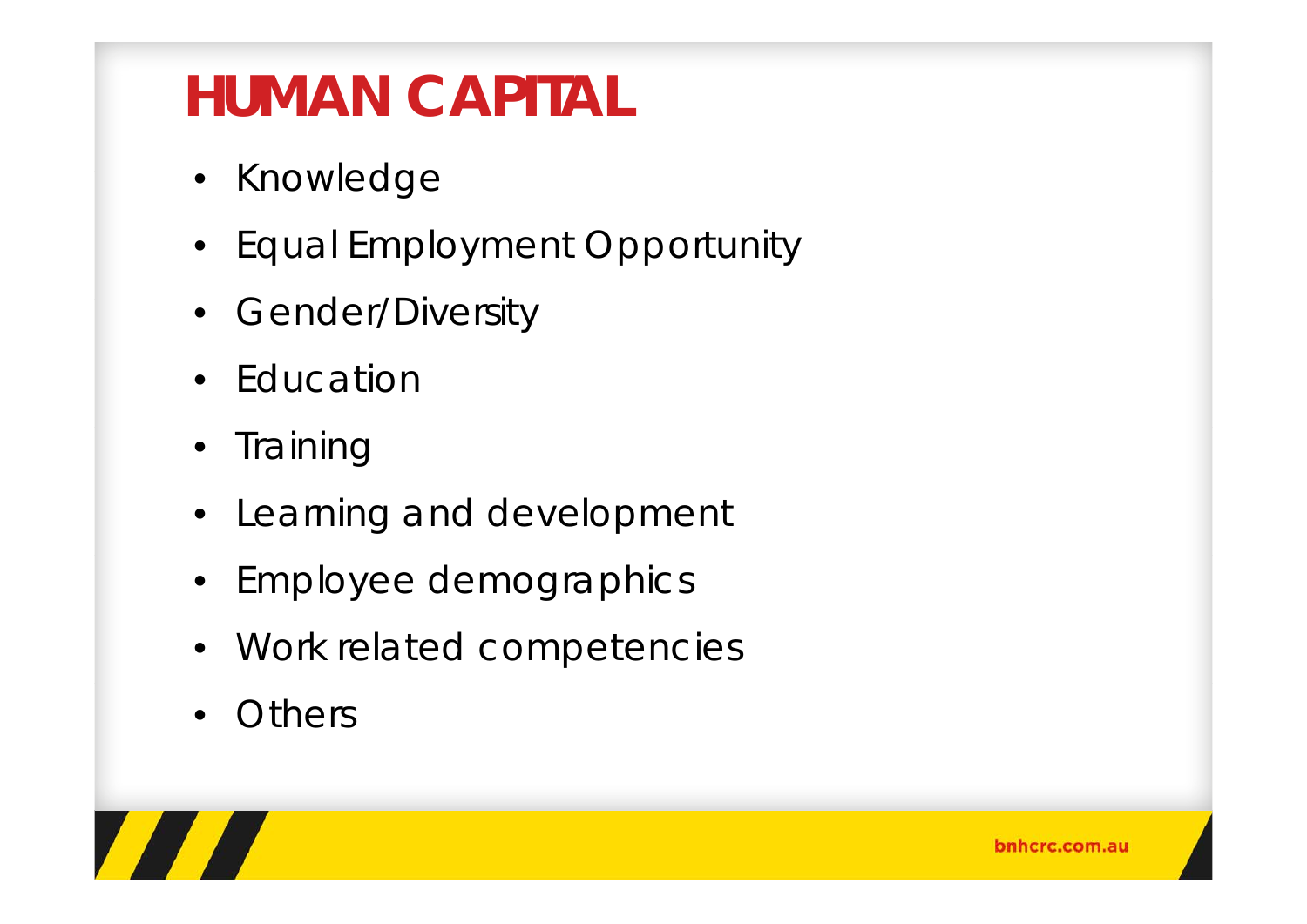• To what extent is Human Capital disclosed in the annual reports of volunteer based ESAs?

- Is Human Capital disclosure similar for paid staff and volunteers?
- Can Human Capital in annual reports be a suitable tool for validating volunteers?
- How many volunteers serve in the ESAs?

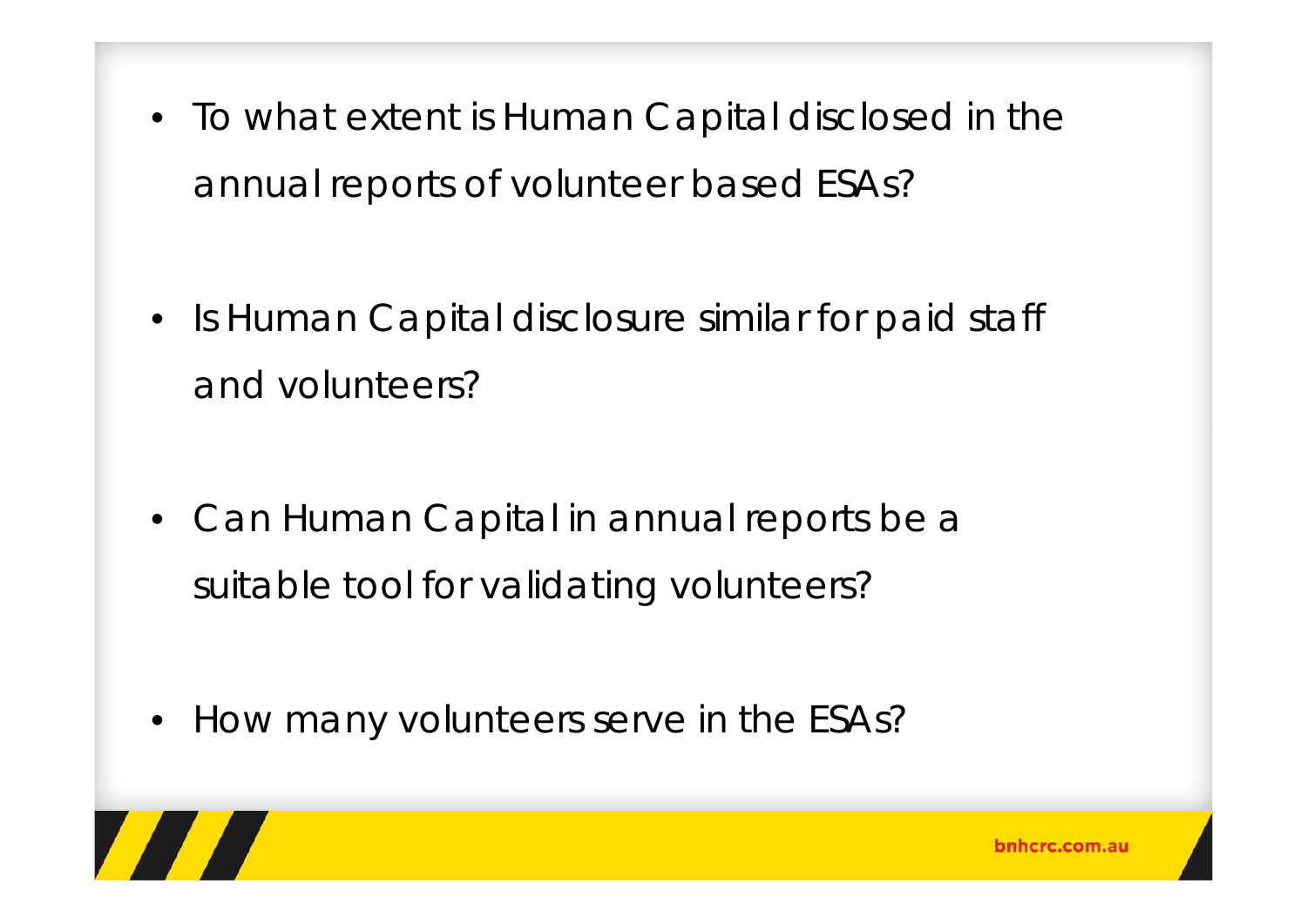### **Emergency service agencies analysed in the study**

| <b>State</b>                                 | <b>Volunteer based ESA</b>                                                                                                                         |
|----------------------------------------------|----------------------------------------------------------------------------------------------------------------------------------------------------|
| <b>Australian Capital Territory</b><br>(ACT) | <b>ACT Emergency Agency:</b><br><b>ACT Rural Fire Service</b><br>$\bullet$<br><b>ACT State Emergency Service</b><br>$\bullet$<br>Maps<br>$\bullet$ |
| New South Wales (NSW)                        | <b>NSW Rural Fire Service</b><br><b>NSW State Emergency Service</b>                                                                                |
| Northern Territory (NT)                      | Northern Territory Police Fire &<br><b>Emergency Services:</b><br>NT Fire and Rescue Service<br>NT Emergency Service<br>Bushfires NT*<br>$\bullet$ |
| Queensland (QLD)                             | Queensland Fire and Emergency<br>Service (QFES):<br><b>Rural Fire Service QLD</b><br>$\bullet$<br><b>QLD State Emergency Service</b><br>$\bullet$  |
| South Australia (SA)                         | <b>SA Country Fire Service</b><br>SA State Emergency Service                                                                                       |
|                                              |                                                                                                                                                    |

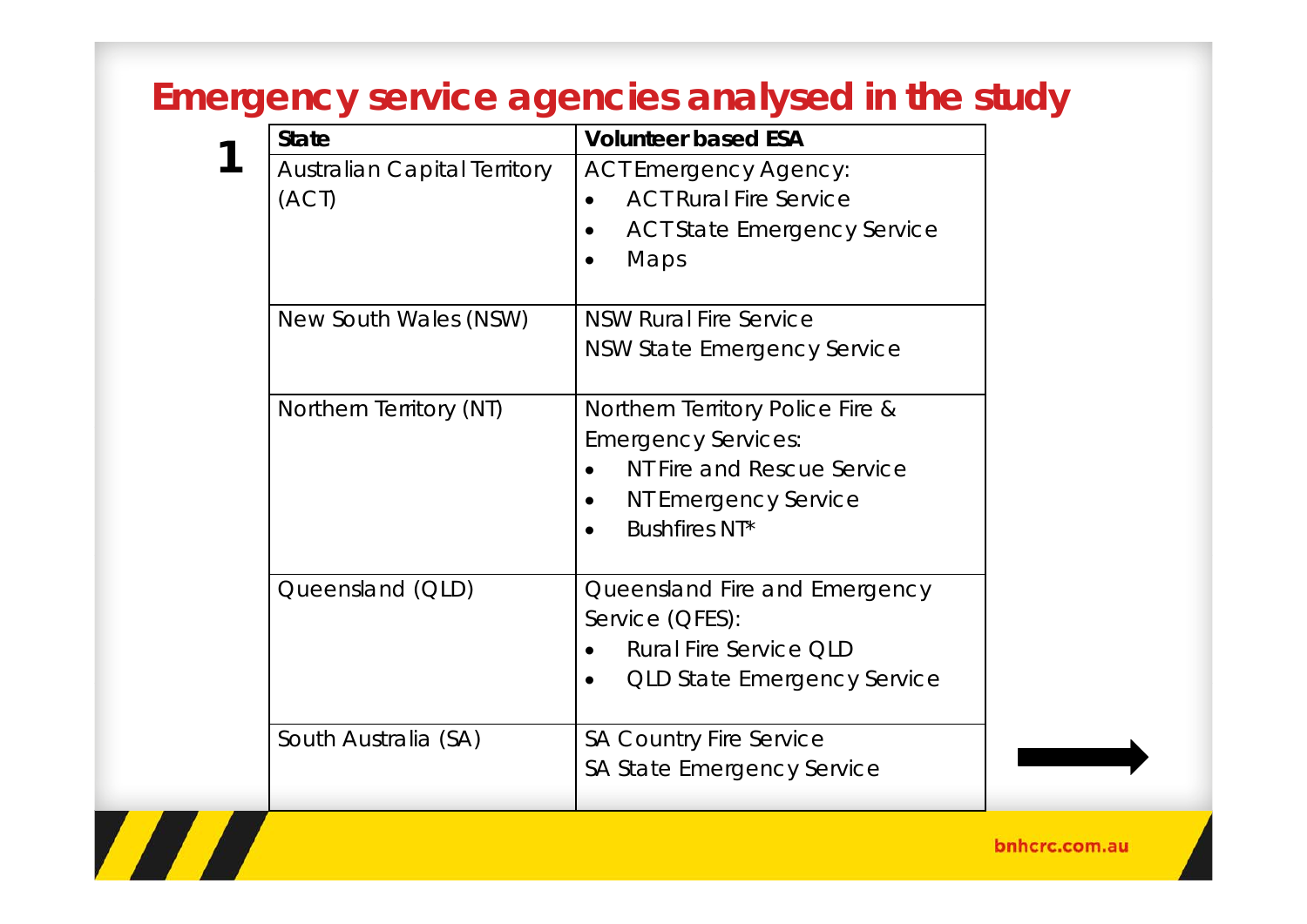### **2**

| <b>State</b>           | <b>Volunteer based EMA</b>                            |  |
|------------------------|-------------------------------------------------------|--|
| Tasmania (TAS)         | TAS Fire Service (also employs career fire            |  |
|                        | fighters)                                             |  |
|                        | <b>TAS State Emergency Service</b>                    |  |
| Victoria (VIC)         | Country Fire Authority (also employs career           |  |
|                        | fire fighters)                                        |  |
|                        | <b>VIC State Emergency Service</b>                    |  |
| Western Australia (WA) | Department of Fire and Emergency Services<br>(DFES):  |  |
|                        |                                                       |  |
|                        | <b>Bush Fire Service</b><br>$\bullet$                 |  |
|                        | Fire and Rescue Service<br>$\bullet$                  |  |
|                        | <b>State Emergency Service</b><br>$\bullet$           |  |
|                        | <b>Volunteer Emergency Service</b>                    |  |
|                        | <b>Volunteer Fire and Rescue Service</b><br>$\bullet$ |  |
|                        | <b>Volunteer Fire Service</b>                         |  |

\* Bushfires NT was not compared in this study. The 22 units (~500 volunteers) are individually incorporated; annual reports are not available online.

#### **11 annual reports analysed over two consecutive years**

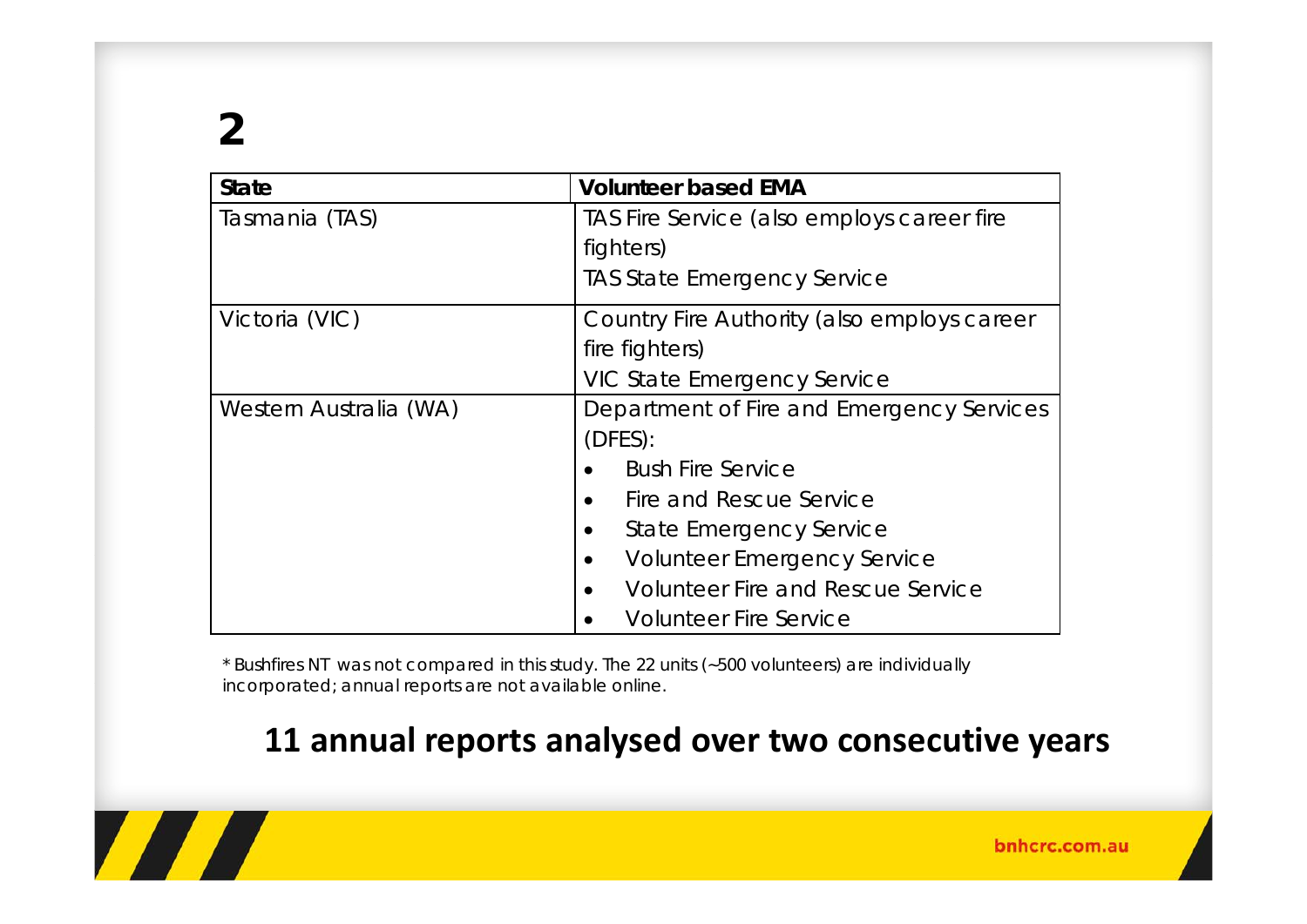| <b>Human Capital category</b>                            | <b>Score</b> |
|----------------------------------------------------------|--------------|
| Staff/volunteer numbers                                  | 20           |
| Gender analysis                                          | 10           |
| Age profile                                              | 10           |
| Length of service                                        | 10           |
| Diversity: Aboriginal                                    | 10           |
| <b>Diversity: Disability</b>                             | 10           |
| Diversity: Cultural and Linguistically<br>Diverse (CALD) | 10           |
| Training                                                 | 10           |
| Awards                                                   | 10           |
| <b>Total score</b>                                       | 100          |

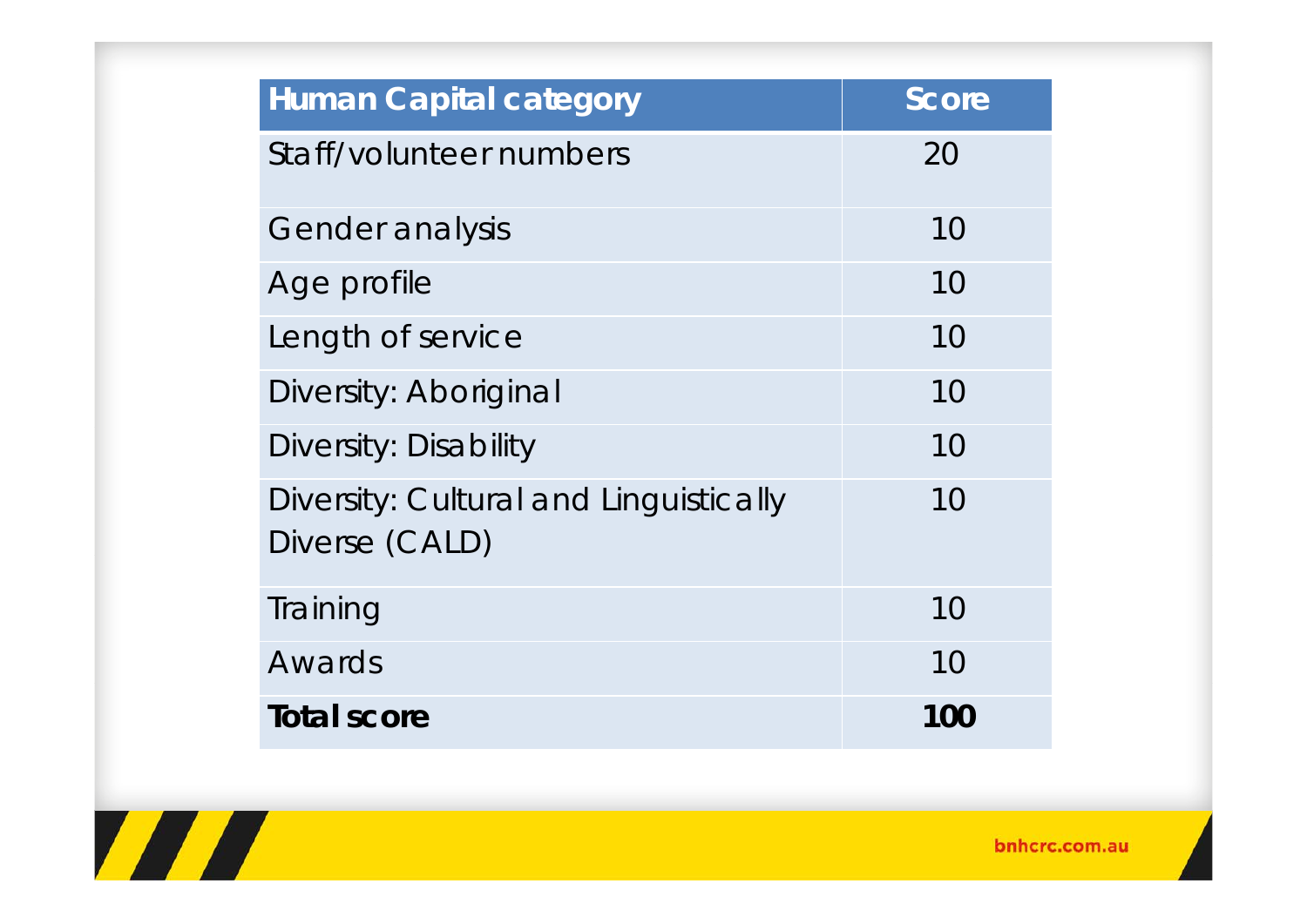# **Year 2015/16 Number of agencies that reported HC categories**

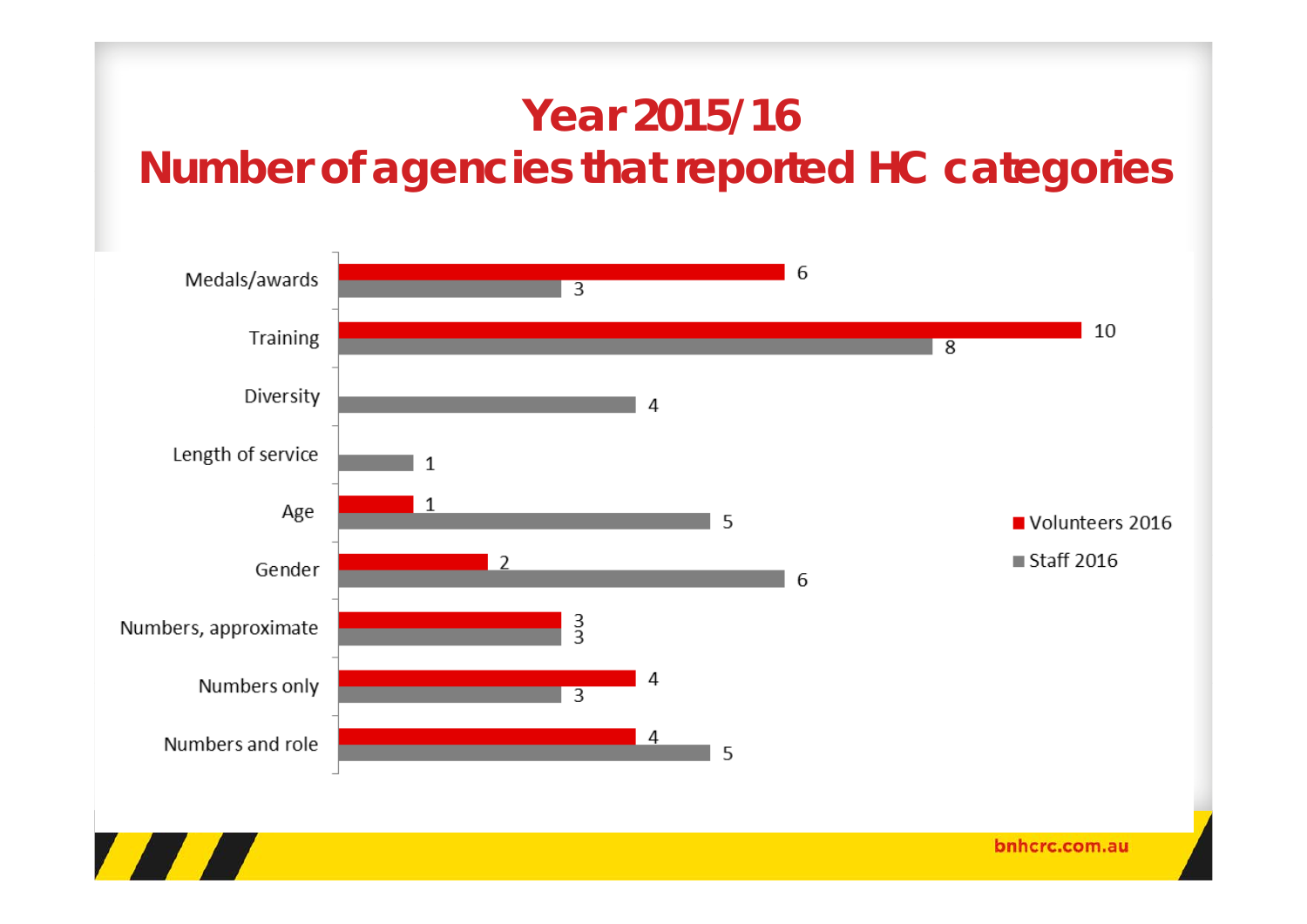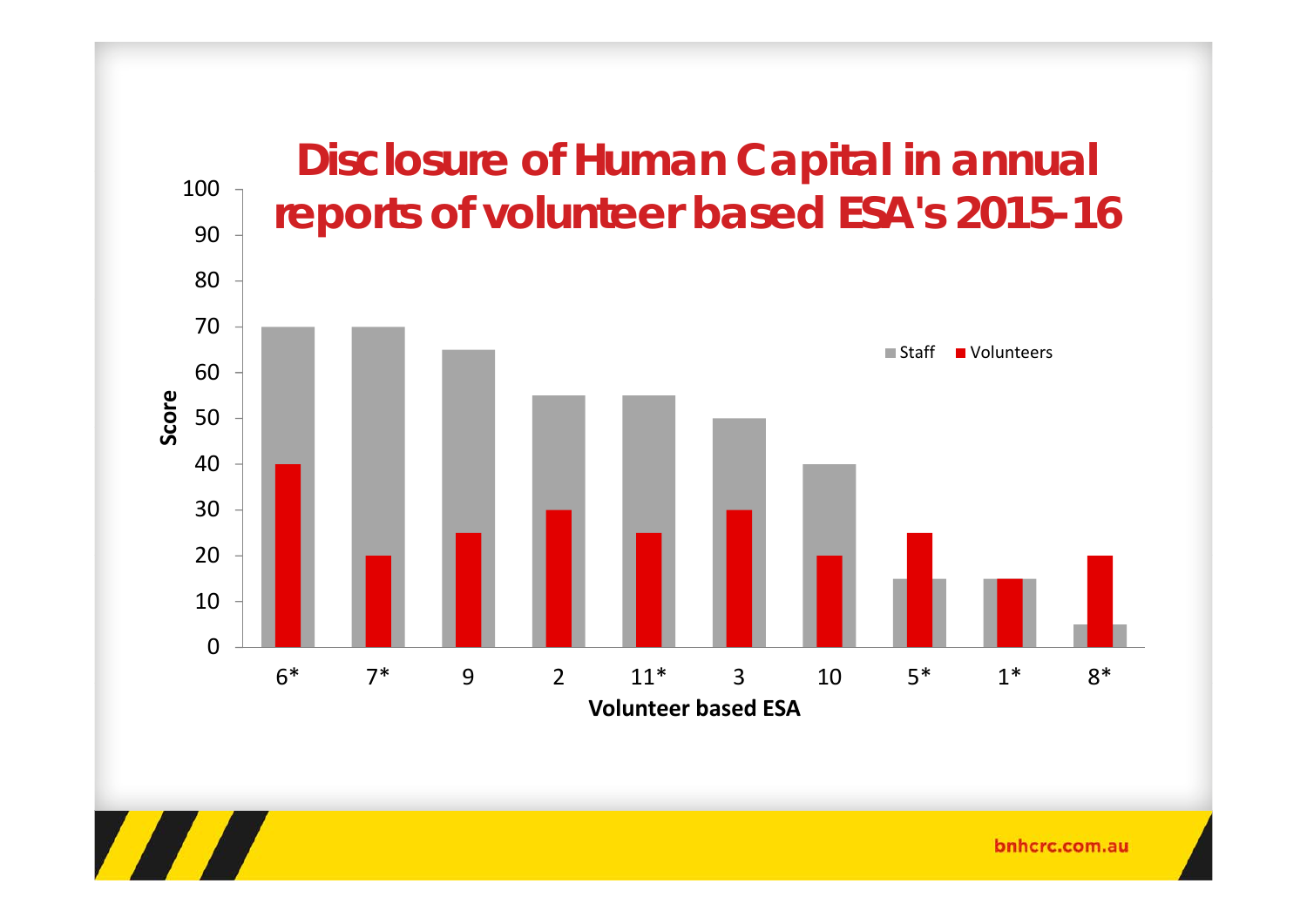## **VOLUNTEER NUMBERS IN 11 EMERGENCY SERVICE AGENCIES**



Loss of **2555** volunteers (NSW and Western Australia). In Queensland the number of volunteers increased by  $~1300$ .

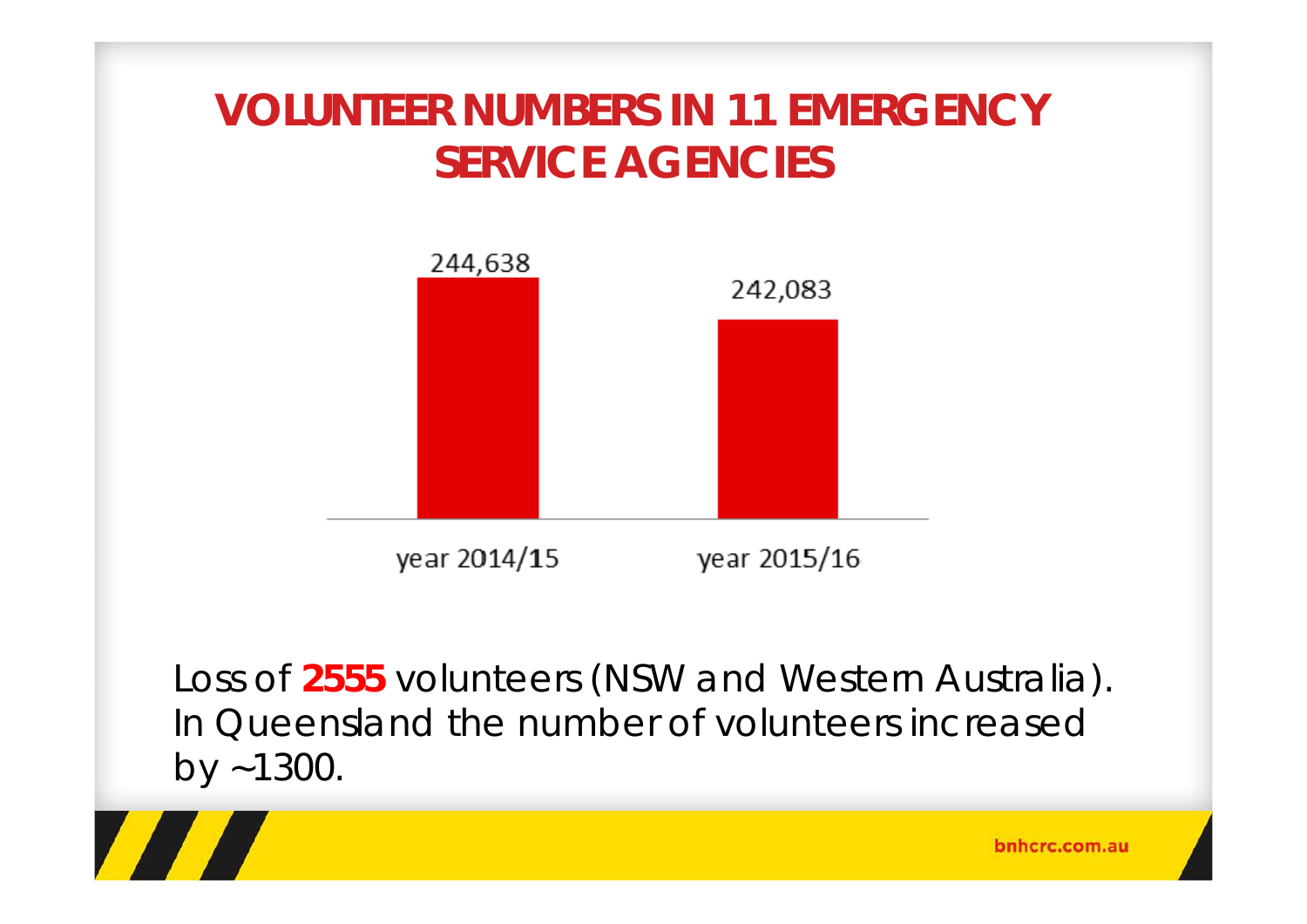# **SOME CONCLUSIONS**

- The annual reports praise volunteers mostly in the narrative of the report.
- The human resource sections disclose more HC about staff than volunteers.
- Omission of gender & diversity in reports (staff & volunteers).
- To give stakeholders a complete view of the organisation, HC reporting of staff and volunteers makes sense.

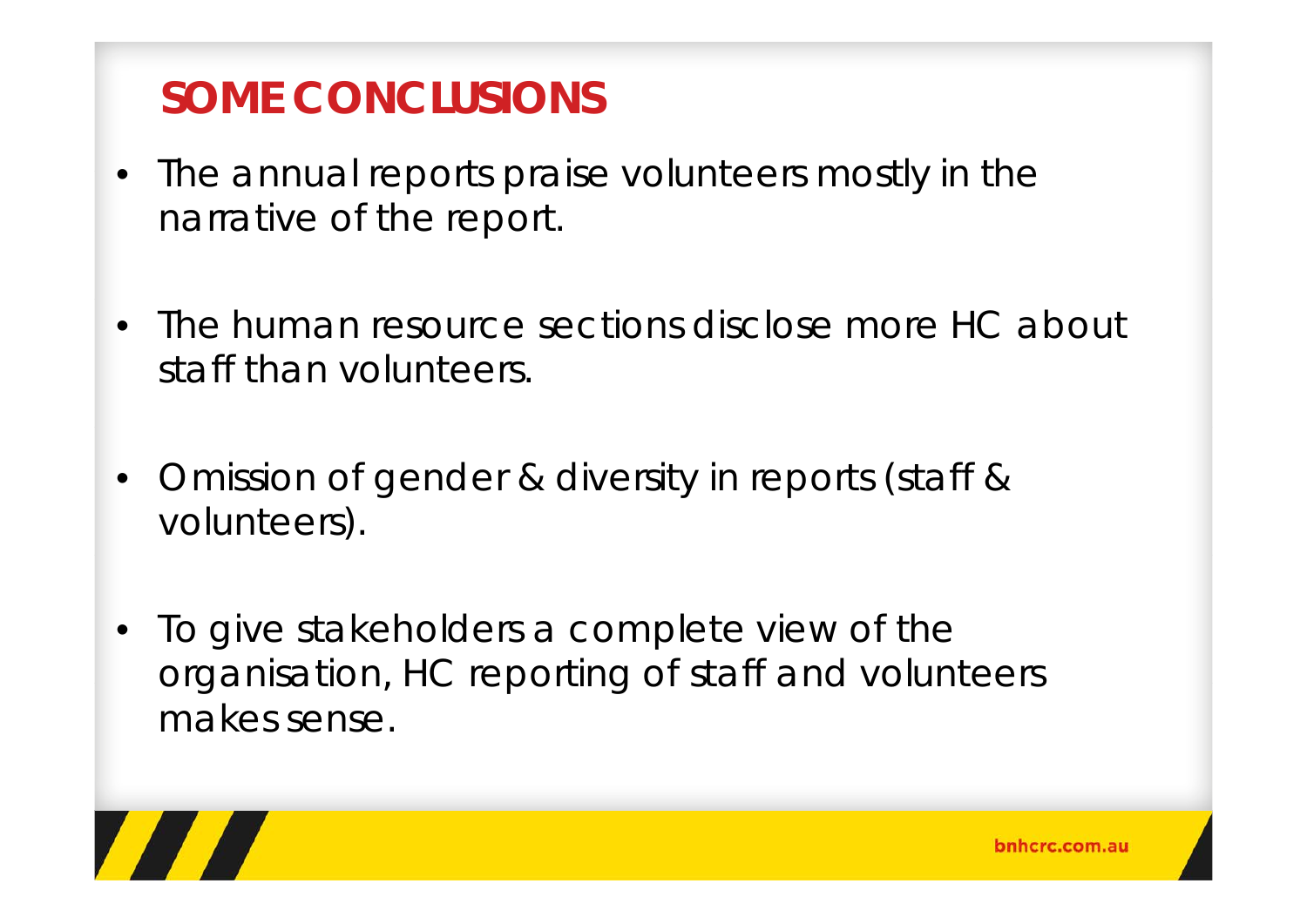**A workforce, regardless of being paid employees or volunteers, would feel pride in an organisation that gives due recognition in its annual report to the sum of human endeavor that drives the common vision.**